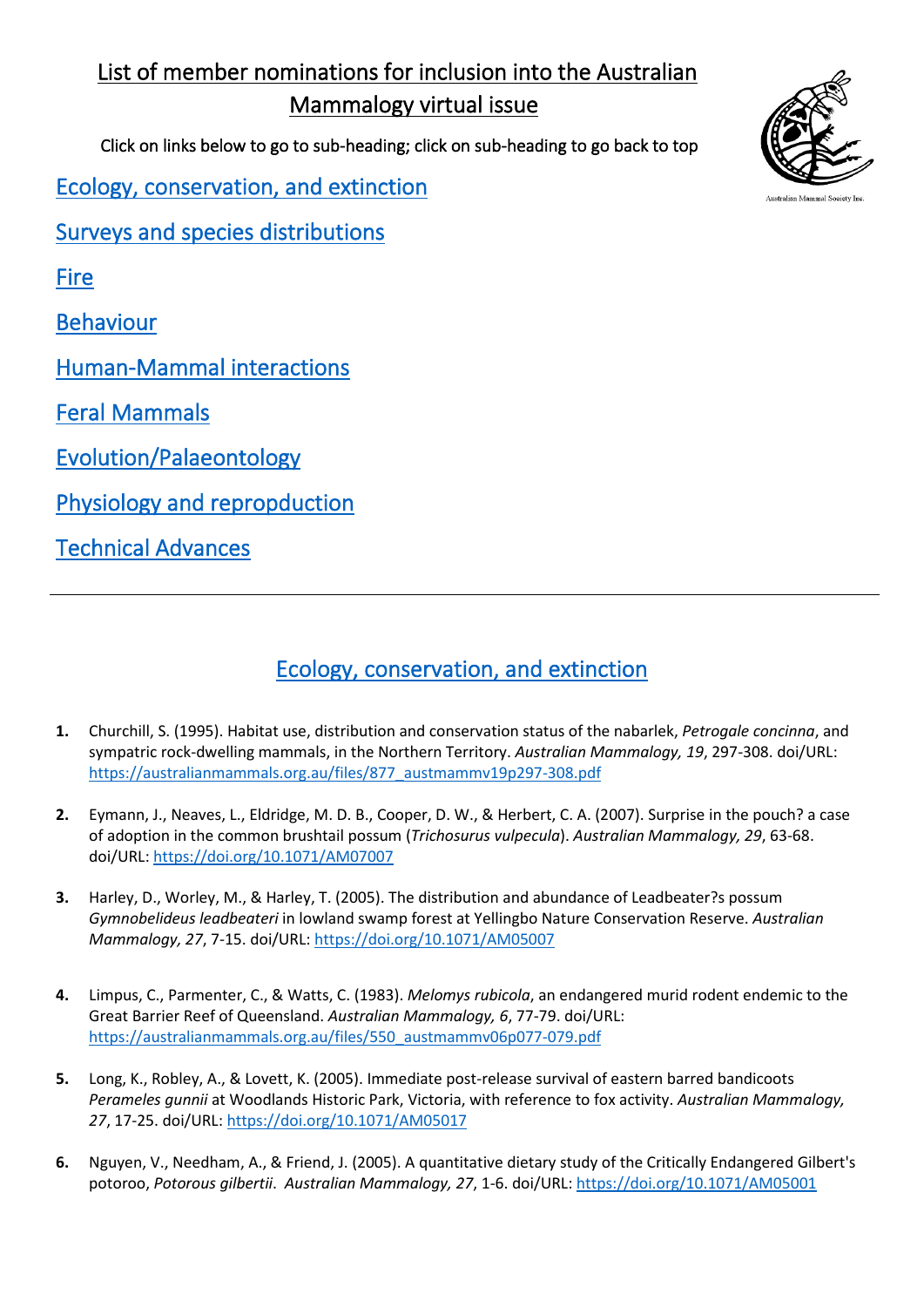- **7.** Ostendorf, B., Boardman, W. S. J., & Taggart, D. A. (2016). Islands as refuges for threatened species: multispecies translocation and evidence of species interactions four decades on. *Australian Mammalogy, 38*, 204-212. doi/URL:<https://doi.org/10.1071/AM15018>
- **8.** Pickering, J., & Norris, C. A. (1996). New evidence concerning the extinction of the endemic murid *Rattus macleari* Thomas, 1887 from Christmas Island, Indian Ocean. *Australian Mammalogy, 19*, 19-26. doi/URL: [https://australianmammals.org.au/files/885\\_austmammv19p019-025.pdf](https://australianmammals.org.au/files/885_austmammv19p019-025.pdf)
- **9.** Sinclair, E., Danks, A., & Wayne, A. (1996). Rediscovery of Gilbert's potoroo, *Potorous tridactylus. Australian Mammalogy, 19*, 69-72. doi/URL: [https://australianmammals.org.au/files/852\\_austmammv19p069-072.pdf](https://australianmammals.org.au/files/852_austmammv19p069-072.pdf)
- <span id="page-1-0"></span>**10.** Wilson, B., White, N., Hanley, A., & Tidey, D. (2005). Population fluctuations of the New Holland mouse *Pseudomys novaehollandiae* at Wilson's Promontory National Park, Victoria. *Australian Mammalogy, 27*, 49-60. doi/URL[: https://doi.org/10.1071/AM05049](https://doi.org/10.1071/AM05049)

#### [Surveys and species distributions](#page-0-1)

- **11.** Barker, J., Lunney, D., & Bubela, T. (1994). Mammal surveys in the forests of the Carrai Plateau and Richmond Range in north-east New South Wales. *Australian Mammalogy, 17*, 19-29. doi/URL: [https://australianmammals.org.au/files/826\\_austmammv17p019-029.pdf](https://australianmammals.org.au/files/826_austmammv17p019-029.pdf)
- **12.** Ibbett, M., Woinarski, J. C. Z., & Oakwood, M. (2018). Declines in the mammal assemblage of a rugged sandstone environment in Kakadu National Park, Northern Territory, Australia. *Australian Mammalogy, 40*, 181- 187. doi/URL[: https://doi.org/10.1071/AM17011](https://doi.org/10.1071/AM17011)
- **13.** Laurance, W. F. (1993). The pre-European and present distributions of *Antechinus godmani* (Marsupialia: Dasyuridae), a restricted rainforest endemic. *Australian Mammalogy, 16*, 23-27. doi/URL: [https://australianmammals.org.au/files/803\\_austmammv16p023-027.pdf](https://australianmammals.org.au/files/803_austmammv16p023-027.pdf)
- **14.** Lunney, D., Predavec, M., Miller, I., Shannon, I., Fisher, M., Moon, C., . . . Rhodes, J. R. (2016). Interpreting patterns of population change in koalas from long-term datasets in Coffs Harbour on the north coast of New South Wales. *Australian Mammalogy, 38*, 29-43. doi/URL[: https://doi.org/10.1071/AM15019](https://doi.org/10.1071/AM15019)
- **15.** Menkhorst, P. W., & Dixon, J. M. (1985). Influxes of the grey-headed flying-fox *Pteropus poliocephalus* (Chiroptera: Pteropodidae) to Victoria in 1981 and 1982. *Australian Mammalogy, 8*, 117-121. doi/URL: [https://australianmammals.org.au/files/610\\_austmammv08p117-121.pdf](https://australianmammals.org.au/files/610_austmammv08p117-121.pdf)
- **16.** Thorley, R. K., & Old, J. M. (2020). Distribution, abundance and threats to bare-nosed wombats (*Vombatus ursinus). Australian Mammalogy*, doi/URL[: https://doi.org/10.1071/AM19035](https://doi.org/10.1071/AM19035)
- <span id="page-1-1"></span>**17.** Start, A. N., Burbidge, A. A., McKenzie, N. L., & Palmer, C. (2007). The status of mammals in the North Kimberley, Western Australia. *Australian Mammalogy, 29*, 1-16. doi/URL:<https://doi.org/10.1071/AM07001>

#### **Fire**

- **18.** Berry, L. E., Driscoll, D. A., Banks, S. C., & Lindenmayer, D. B. (2015). The use of topographic fire refuges by the greater glider (*Petauroides volans*) and the mountain brushtail possum (*Trichosurus cunninghami*) following a landscape-scale fire. *Australian Mammalogy, 37*, 39-45. doi/URL:<https://doi.org/10.1071/AM14027>
- **19.** Driessen, M., Taylor, R., & Hocking, G. (1991). Trends in abundance of three marsupial species after fire. *Australian Mammalogy, 14*, 121-124. doi/URL: [https://australianmammals.org.au/files/746\\_austmammv14p121-124.pdf](https://australianmammals.org.au/files/746_austmammv14p121-124.pdf)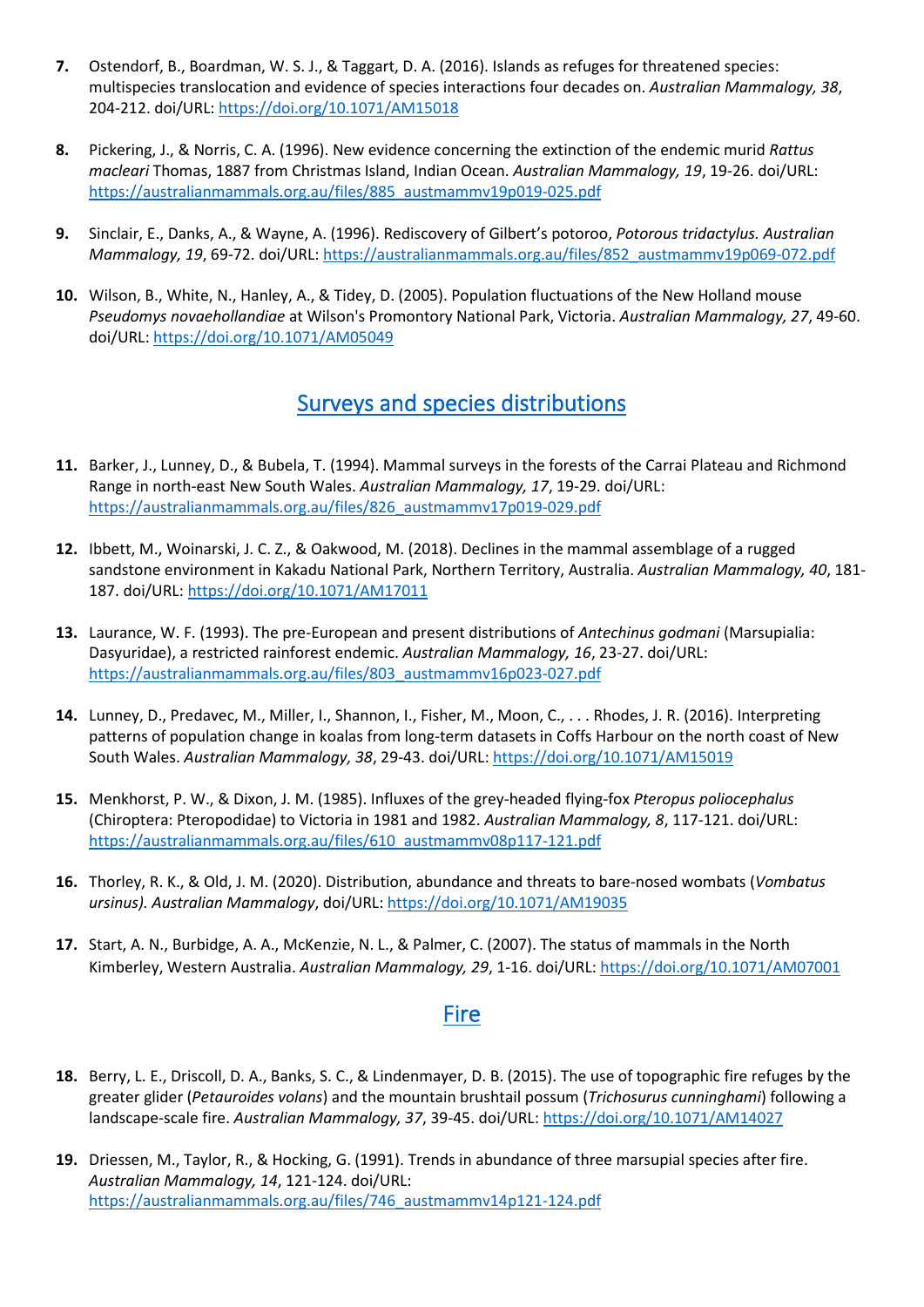- **20.** Letnic, M. (2001). Long distance movements and the use of fire mosaics by small mammals in the Simpson Desert, central Australia. *Australian Mammalogy, 23*, 125-134. doi/URL:<https://doi.org/10.1071/AM01125>
- **21.** Matthews, A., Lunney, D., Gresser, S., & Maitz, W. (2016). Movement patterns of koalas in remnant forest after fire. *Australian Mammalogy, 38*, 91-104. doi/URL[: https://doi.org/10.1071/AM14010](https://doi.org/10.1071/AM14010)

### [Behaviour](#page-0-1)

- <span id="page-2-0"></span>**22.** Dobson, M., Goldingay, R., & Sharpe, D. (2005). Feeding behaviour of the squirrel glider in remnant habitat in Brisbane. *Australian Mammalogy, 27*, 27-35. doi/URL[: https://doi.org/10.1071/AM05027](https://doi.org/10.1071/AM05027)
- **23.** Möller, L., Allen, S., & Harcourt, R. (2002). Group characteristics, site fidelity and seasonal abundance of bottlenosed dolphins (T*ursiops aduncus*) in Jervis Bay and Port Stephens, South-Eastern Australia. *Australian Mammalogy, 24*, 11-22. doi/URL:<https://doi.org/10.1071/AM02011>
- <span id="page-2-1"></span>**24.** Toni, P. (2018). Combat leads to intraspecific killing in eastern grey kangaroos. *Australian Mammalogy, 40*, 109- 111. doi/URL[: https://doi.org/10.1071/AM16057](https://doi.org/10.1071/AM16057)

### [Human-Mammal interactions](#page-0-1)

- **25.** Lee, E., Klöcker, U., Croft, D., & Ramp, D. (2004). Kangaroo-vehicle collisions in Australia's sheep rangelands, during and following drought periods. *Australian Mammalogy, 26*, 215-226. doi/URL: <https://doi.org/10.1071/AM04215>
- **26.** Kemper, C., Flaherty, A., Gibbs, S., Hill, M., Long, M., & Byard, R. (2005). Cetacean captures, strandings and mortalities in South Australia 1881-2000, with special reference to human interactions. *Australian Mammalogy, 27*, 37-47. doi/URL:<https://doi.org/10.1071/AM05037>
- <span id="page-2-2"></span>**27.** Hillman, A., & Thompson, R. C. A. (2016). Interactions between humans and urban-adapted marsupials on private properties in the greater Perth region. *Australian Mammalogy, 38*, 253-255. doi/URL: <https://doi.org/10.1071/AM15045>

### [Feral mammals](#page-0-1)

- **28.** Carter, A., Luck, G. W., & McDonald, S. P. (2012). Ecology of the red fox (*Vulpes vulpes*) in an agricultural landscape. 2. Home range and movements. *Australian Mammalogy, 34*, 175-187. doi/URL: <https://doi.org/10.1071/AM11041>
- **29.** Gibson, D., Lundie-Jenkins, G., Langford, D., Cole, J., Clarke, D., & Johnson, K. (1994). Predation by feral cats, Felis catus, on the rufous hare-wallaby, *Lagorchestes hirsutus*, in the Tanami Desert. *Australian Mammalogy, 17*. doi/URL[: https://australianmammals.org.au/files/813\\_austmammv17p103-107.pdf](https://australianmammals.org.au/files/813_austmammv17p103-107.pdf)

## [Evolution/Palaeontology](#page-0-1)

<span id="page-2-3"></span>**30.** Archer, M., Arena, D. A., Bassarova M., Black K., Brammall J., Cooke, B. N., . . . S., W. (1999). The evolutionary history and diversity of Australian mammals. *Australian Mammalogy, 2*, 1-45. doi/URL: [https://australianmammals.org.au/files/1275\\_austmammv21p001-045.pdf](https://australianmammals.org.au/files/1275_austmammv21p001-045.pdf)